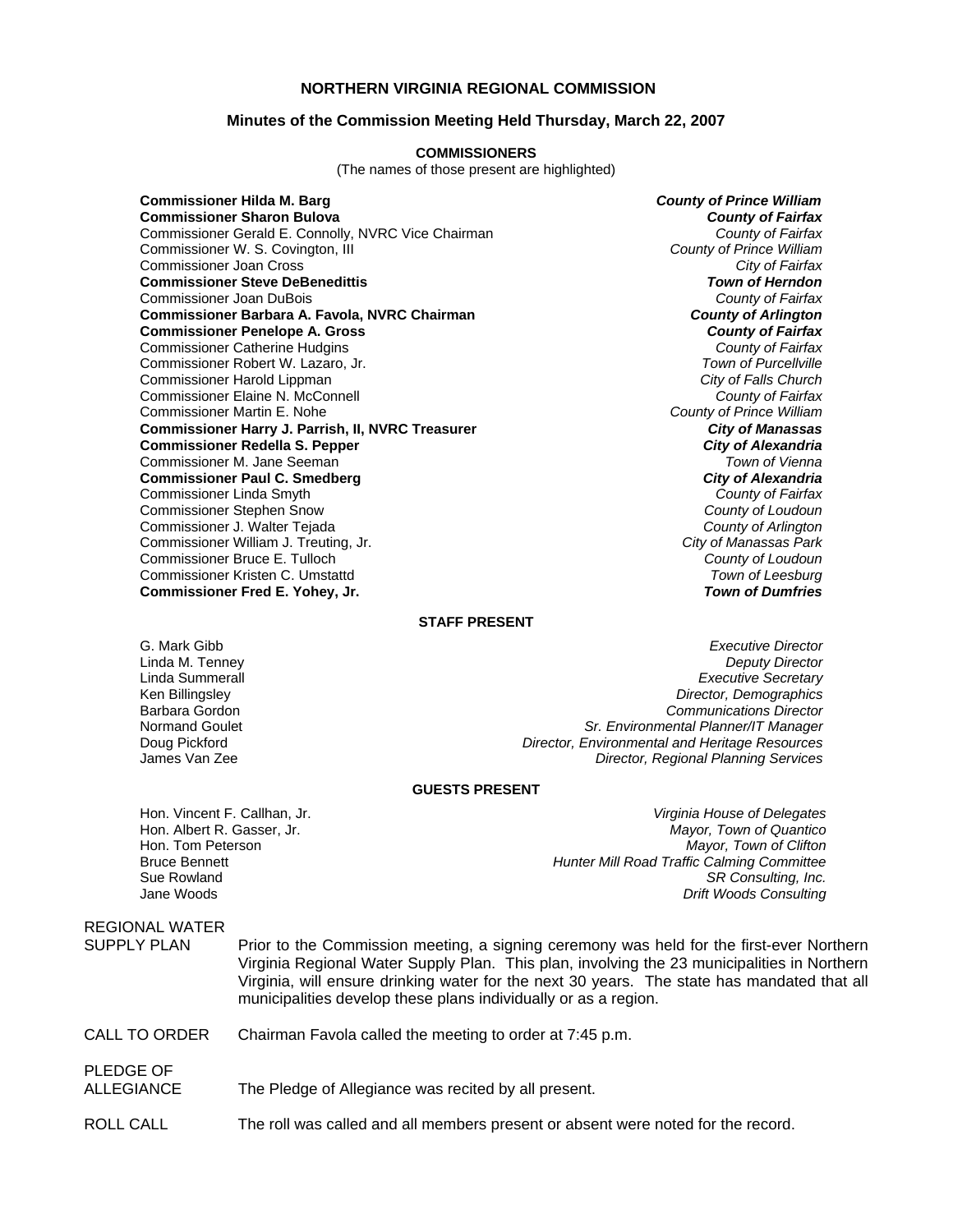Summary Minutes of the Commission March 22, 2007 Page 2

PRESENTATION Report on 2007 General Assembly Session

*Hon. Vince Callahan* Delegate Callahan noted he has served in the House of Delegates for nearly 40 years, having been elected first in 1967, and he has decided not to run for re-election. Delegate Callahan is the second longest-serving member of the General Assembly.

> Delegate Callahan discussed the upcoming events of the 400<sup>th</sup> anniversary of Jamestown, noting his role as co-chair of the anniversary celebration.

> He reported that the 2007 session finished amicably and on time, unlike last year. The budget was passed unanimously, the first time in all the years Delegate Callahan has served. The conference committee and the Governor are making changes to the transportation bill. Delegate Callahan added that no one is satisfied with the bill. He then reviewed the various funding mechanisms provided in the transportation bill, including the Hampton Roads portion of the legislation, and the biennium budget. Delegate Callahan highlighted that General Fund money has always been used to fund transportation — this is not a new concept with regard to the transportation bill. He added that currently, Virginia's economy is doing very well, which allows for a surplus in the state's revenue.

> Delegate Callahan said he takes great pride in sponsoring a half-million in funding for cleanup of the Chesapeake Bay, adding that the Bay and the Potomac River are some of the state's greatest natural assets. Delegate Callahan pointed out that the 1968-70 biennium budget (his first term in office) was \$3 billion; today it is \$74 billion.

# *questions and*

*answers* Commissioner Pepper expressed concern that the Northern Virginia jurisdictions will not implement the transportation taxes if the transportation bill is not amended. Chairman Favola added that the jurisdictions would support an increase in the gas tax. Commissioner Smedberg commented that under the current transportation bill, the state is abdicating an important piece of its mission: transportation funding. Delegate Callahan replied that many parts of the state have regional taxes, citing the hotel tax in the Richmond area to pay for the Richmond convention center as one example. He reported he sponsored a \$20 auto registration fee bill for the Governor; however, that was reduced by \$10 in the bill that passed, because the legislation permits the Hampton Roads transportation authority to add an additional \$10.

> Commissioner Bulova inquired about the utility re-regulation bill, advising Delegate Callahan that the Commission is concerned about the loss of oversight by the State Corporation Commission. Delegate Callahan replied the SCC will have oversight, adding that he expects the Governor will amend the bill.

> A proclamation of appreciation was presented to Delegate Callahan, and the members thanked him for sharing his insights.

# APPROVAL OF

MINUTES Commissioner Pepper moved approval of the minutes of the February 22 meeting. The motion was seconded and carried unanimously.

CONSENT AGENDA Commissioner Gross moved approval of the Consent Agenda, consisting of the items outlined below. The motion was seconded and carried unanimously.

- A. Financial Reports for January and February 2007
- B. Resolution No. P07-17: Authorization to Submit a Technical Assistance Proposal to the Department of Environmental Quality's Virginia Coastal Zone Management Program for 2007-2008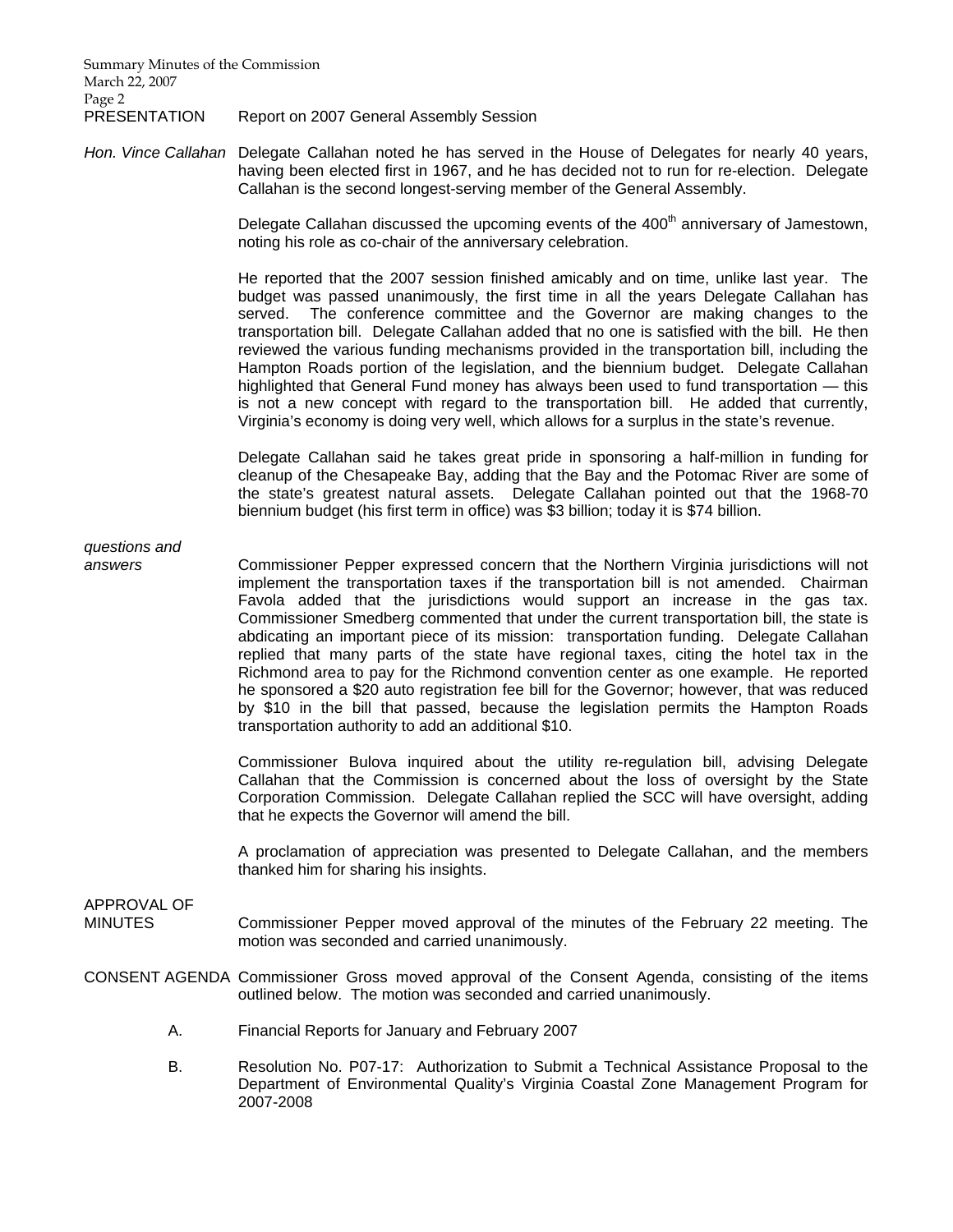- C. Resolution No. P07-18: Authorization to Apply For, Receive, and Subcontract 2007-2008 Part A (formerly Title I) Funds for Services Under the Ryan White HIV/AIDS Treatment Modernization Act of 2006
- D. Resolution No. P07-19: Authorization to Apply For, Receive, and Subcontract 2007-2008 Part B (formerly Title II) Funds for Services Under the Ryan White HIV/AIDS Treatment Modernization Act of 2006
- E. Resolution No. P07-20: Authorization to Submit a Grant Proposal to the National Fish and Wildlife Foundation in Support of the Development of the *LID Supplement to the Northern Virginia BMP Handbook*
- F. Resolution No. P07-21: Authorization to Submit a Proposal to the U.S. Environmental Protection Agency's 2008-2009 Community Action For A Renewed Environment Program
- G. Resolution No. P07-22: Authorization to Enter Into a Contract with Development Services Group, Inc. for Phase II of the Northern Virginia Regional Gang Assessment

# EXECUTIVE DIRECTOR'S

REPORT Mr. Gibb called attention to the letter from Dominion Virginia Power, responding to the Commission's letter to the Governor regarding utility re-regulation.

> Copies of the *2007 Quick Guide* were distributed. NVRC has published this booklet for sixteen consecutive years. Member jurisdictions receive a set number of complimentary copies; additional copies may be purchased.

> Also distributed was a copy of NVRC's funding proposal to host the METREX council meeting next year. Staff should know in May if the application is approved.

> Staff is proceeding with Phase 2 of the Alternative Transportation and Land Use Activities Strategies "ATLAS" study, and proposes convening a panel of experts in June to meet with key Northern Virginia policy makers. This is a grant from VDOT.

> For the third consecutive year, NVRC and a coalition of Northern Virginia jurisdictions are using radio ads to educate the pubic about steps they can take to prevent water pollution. In addition to radio and print ads, a new website, www.onlyrain.org, contains in-depth information.

> Copies of the Northern Virginia Transportation Authority's letter to the Governor recommending changes to the transportation bill were distributed.

## **COMMITTEE** REPORTS

*Communications* Commissioner Smedberg reported that each month, more and more communications come out from NVRC. Information on tonight's water supply plan signing ceremony is supposed to be in all "Extra" sections of *The Washington Post*, on Thursday, March 29.

> The Communications Committee met before the Commission meeting and discussed communications objectives in celebrating the Commission's  $60<sup>th</sup>$  anniversary. The committee members and Commissioners of a staff-developed logo for the anniversary year but also agreed to continue working on the tag line.

> The committee also discussed presenting awards: one for a program central to best practices, another to someone who has advanced NVRC's cause. Chairman Favola commented that an award can be to someone from the past that advanced the Commission or to a leader we'd like to recruit, while Commissioner Gross expressed support for an award recognizing an effective regional collaboration.